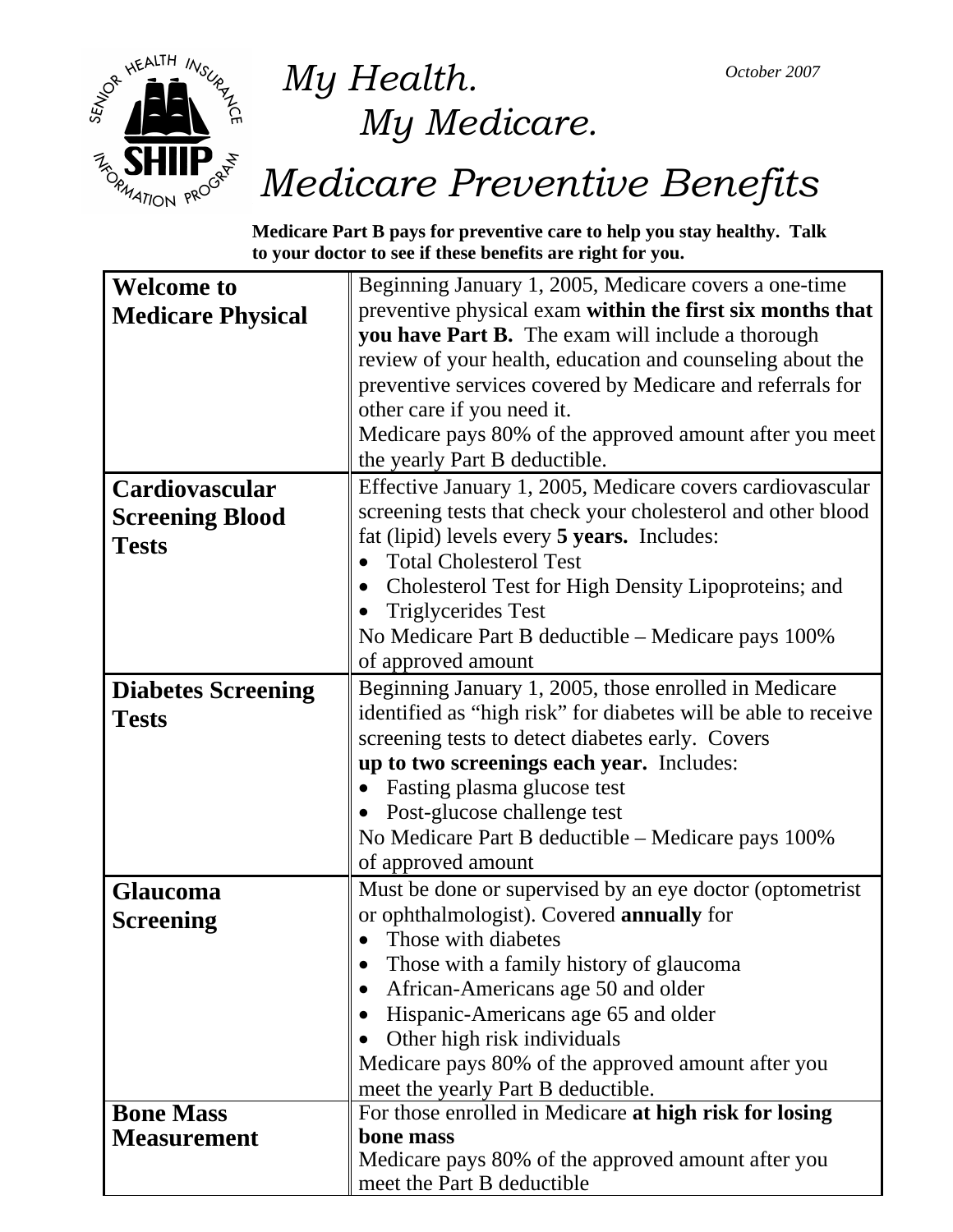| <b>Screening</b>                | For women age 40 and older enrolled in Medicare                                 |  |  |  |
|---------------------------------|---------------------------------------------------------------------------------|--|--|--|
| <b>Mammography</b>              | Covered annually                                                                |  |  |  |
| (including new digital          | No Medicare Part B deductible - Medicare pays 80% of                            |  |  |  |
| technologies)                   | approved amount.                                                                |  |  |  |
| <b>Screening Pap Test &amp;</b> | For all <b>women</b> enrolled in Medicare                                       |  |  |  |
| <b>Pelvic Examination</b>       | Covered once every two years for most                                           |  |  |  |
|                                 | Covered annually for women at high risk                                         |  |  |  |
| (Includes clinical breast       | No Medicare Part B deductible – Medicare pays 100% of                           |  |  |  |
| examination)                    | approved amount for Pap test and 80% of approved                                |  |  |  |
|                                 | amount for pelvic and breast exam.                                              |  |  |  |
| <b>Colorectal Cancer</b>        | For all those enrolled in Medicare age 50 and older                             |  |  |  |
| <b>Screening</b>                | Fecal-Occult blood test covered annually - No Part                              |  |  |  |
|                                 | B deductible & Medicare pays 100% of approved amount.                           |  |  |  |
|                                 | Flexible sigmoidoscopy once every four years                                    |  |  |  |
|                                 | <b>Barium enema</b> can be substituted for sigmoidoscopy                        |  |  |  |
|                                 | or colonoscopy                                                                  |  |  |  |
|                                 | Colonoscopy for any age enrolled in Medicare                                    |  |  |  |
|                                 | Average risk - Once every ten years, but not within four                        |  |  |  |
|                                 | years after a screening flexible sigmoidoscopy                                  |  |  |  |
|                                 | High-risk - Once every two years                                                |  |  |  |
|                                 | Effective January 1, 2007 No Part B deductible. Medicare                        |  |  |  |
|                                 | pays 80% of the approved amount. You will pay a higher                          |  |  |  |
|                                 | coinsurance if the test is done in a hospital outpatient                        |  |  |  |
|                                 | department.                                                                     |  |  |  |
| <b>Prostate Cancer</b>          | For all men enrolled in Medicare age 50 and older                               |  |  |  |
| <b>Screening Tests</b>          | Covered annually                                                                |  |  |  |
|                                 | <b>Digital rectal exam</b> – Medicare pays $80\%$ of the                        |  |  |  |
|                                 | approved amount after the deductible                                            |  |  |  |
|                                 | Prostate Specific Antigen (PSA) test - No Part B                                |  |  |  |
|                                 | deductible - Medicare pays 100% of approved amount.                             |  |  |  |
| <b>Diabetes</b>                 | Covers Type I and Type II diabetics enrolled in                                 |  |  |  |
| <b>Monitoring and</b>           | Medicare who must monitor blood sugar (Not paid for<br>those in a nursing home) |  |  |  |
| <b>Education</b>                | Covered services:                                                               |  |  |  |
|                                 | Glucose-monitoring devices, lancets $\&$ strips                                 |  |  |  |
|                                 | Education & training to help control diabetes                                   |  |  |  |
|                                 | Foot care once every 6 months for those with peripheral                         |  |  |  |
|                                 | neuropathy                                                                      |  |  |  |
|                                 | Medicare pays 80% of the approved amount after you meet                         |  |  |  |
|                                 | the yearly Part B deductible.                                                   |  |  |  |
| <b>Medical Nutritional</b>      | Covered for those with <b>diabetes or kidney disease.</b>                       |  |  |  |
| <b>Therapy</b>                  | Includes diagnosis of special nutrition needs, therapy and                      |  |  |  |
|                                 | counseling services to help you manage your disease.                            |  |  |  |
|                                 | Medicare pays 80% of the approved amount after you meet                         |  |  |  |
|                                 | the yearly Part B deductible.                                                   |  |  |  |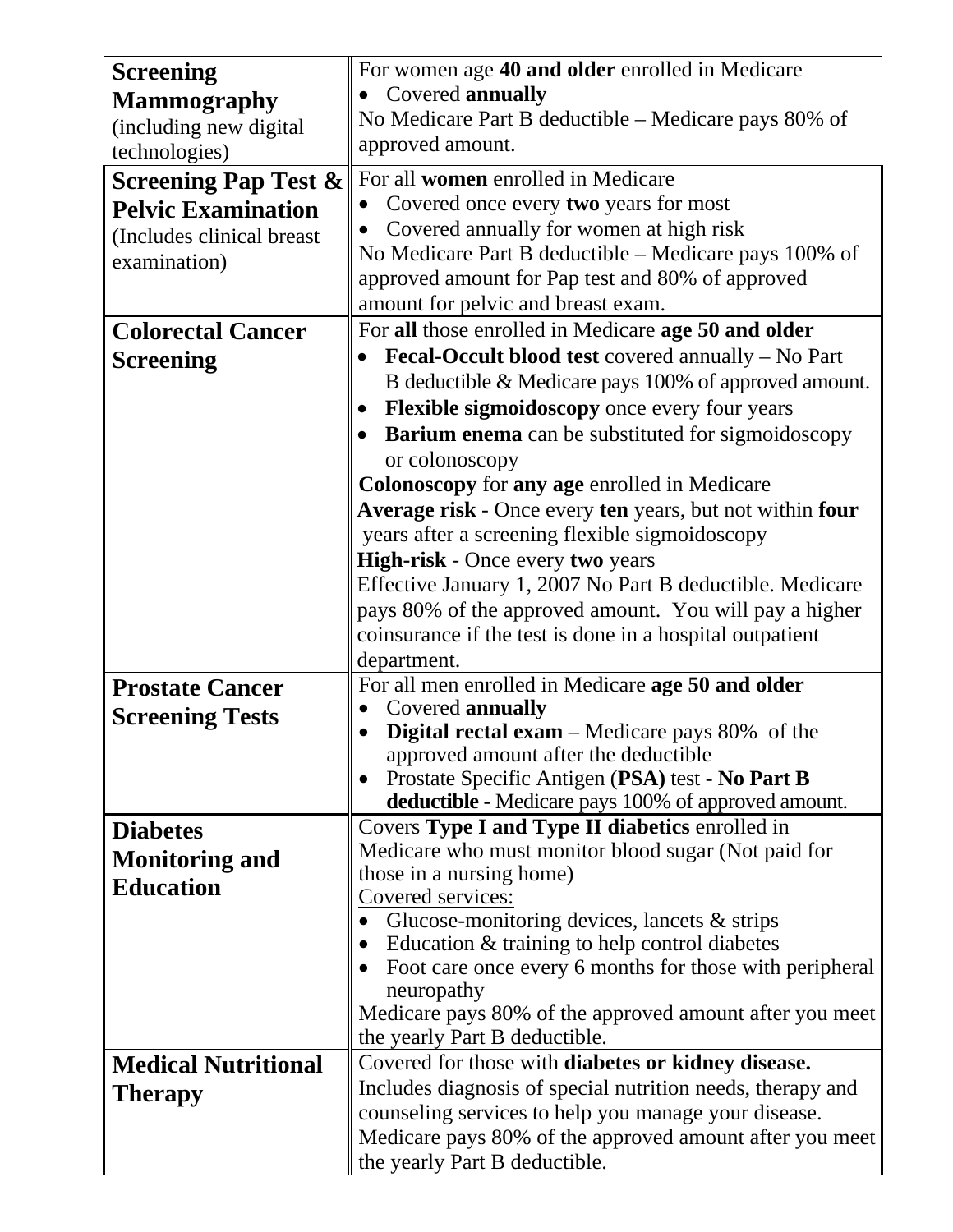| <b>Flu Vaccination</b>                                 | <b>Annually</b> (Medicare pays once per season. You do not<br>have to wait 365 days since your last one.)<br>No Medicare Part B deductible – Medicare pays 100% of<br>approved amount.                         |
|--------------------------------------------------------|----------------------------------------------------------------------------------------------------------------------------------------------------------------------------------------------------------------|
| <b>Pneumococcal</b><br>Pneumonia<br><b>Vaccination</b> | Once per lifetime for all enrolled in Medicare<br>(A doctor may order additional ones for those with<br>certain health problems.)<br>No Medicare Part B deductible – Medicare pays 100% of<br>approved amount. |

| <b>2008 Medicare Costs</b>      |                                                                                                                                                                                                                             |                     |  |  |  |
|---------------------------------|-----------------------------------------------------------------------------------------------------------------------------------------------------------------------------------------------------------------------------|---------------------|--|--|--|
|                                 |                                                                                                                                                                                                                             | You pay             |  |  |  |
| Part A                          | <b>Hospital Inpatient Benefit Period</b>                                                                                                                                                                                    |                     |  |  |  |
|                                 | Days $1-60$                                                                                                                                                                                                                 | \$1024 deductible   |  |  |  |
|                                 | Days 61-90                                                                                                                                                                                                                  | \$256 per day       |  |  |  |
|                                 | 60 Lifetime Reserve Days after Day 90 \$512 per day                                                                                                                                                                         |                     |  |  |  |
| <b>Skilled Nursing Facility</b> |                                                                                                                                                                                                                             |                     |  |  |  |
|                                 | Days 1-20<br><u> 1986 - Jan Alexandria de Alexandro de Alexandro de Alexandro de Alexandro de Alexandro de Alexandro de Alexandro d</u>                                                                                     | \$0                 |  |  |  |
|                                 | Days 21-100                                                                                                                                                                                                                 | \$128 per day       |  |  |  |
|                                 | Premium                                                                                                                                                                                                                     |                     |  |  |  |
|                                 | 40 quarters of Social Security work credit -------------------------- Free<br>30-39 quarters of Social Security work credit ----------- \$233/month<br>Less than 30 quarters of Social Security work credit --- \$423/month |                     |  |  |  |
|                                 |                                                                                                                                                                                                                             |                     |  |  |  |
|                                 |                                                                                                                                                                                                                             |                     |  |  |  |
| Part B                          | Deductible (once per calendar year)                                                                                                                                                                                         | \$135               |  |  |  |
|                                 | Premium                                                                                                                                                                                                                     | $$96.40*$ per month |  |  |  |

\*Beginning in 2008 the Part B premium paid will be based on adjusted gross income from 2006 tax returns. Individuals who have to pay a higher Part B premium in 2007 include: Individuals with income greater than \$82,000 (including those who are married but file separately) and couples who file a joint tax return with income greater than \$164,000.

#### **Contact SHIIP if you have questions about:**

- Medicare
- Medicare Supplement Insurance
- Medicare Advantage Plans
- Medicare Prescription Drug Benefit
- Claims
- Long-Term Care Insurance

This publication has been created or produced by the State of Iowa with financial assistance, in whole or in part, through a grant from the Centers for Medicare and Medicaid Services, the Federal Medicare agency.

Call **1-800-351-4664 (TTY 1-800-735-2942)** for the SHIIP services in your area, or check the SHIIP website: [www.shiip.state.ia.us](http://www.shiip.state.ia.us/)